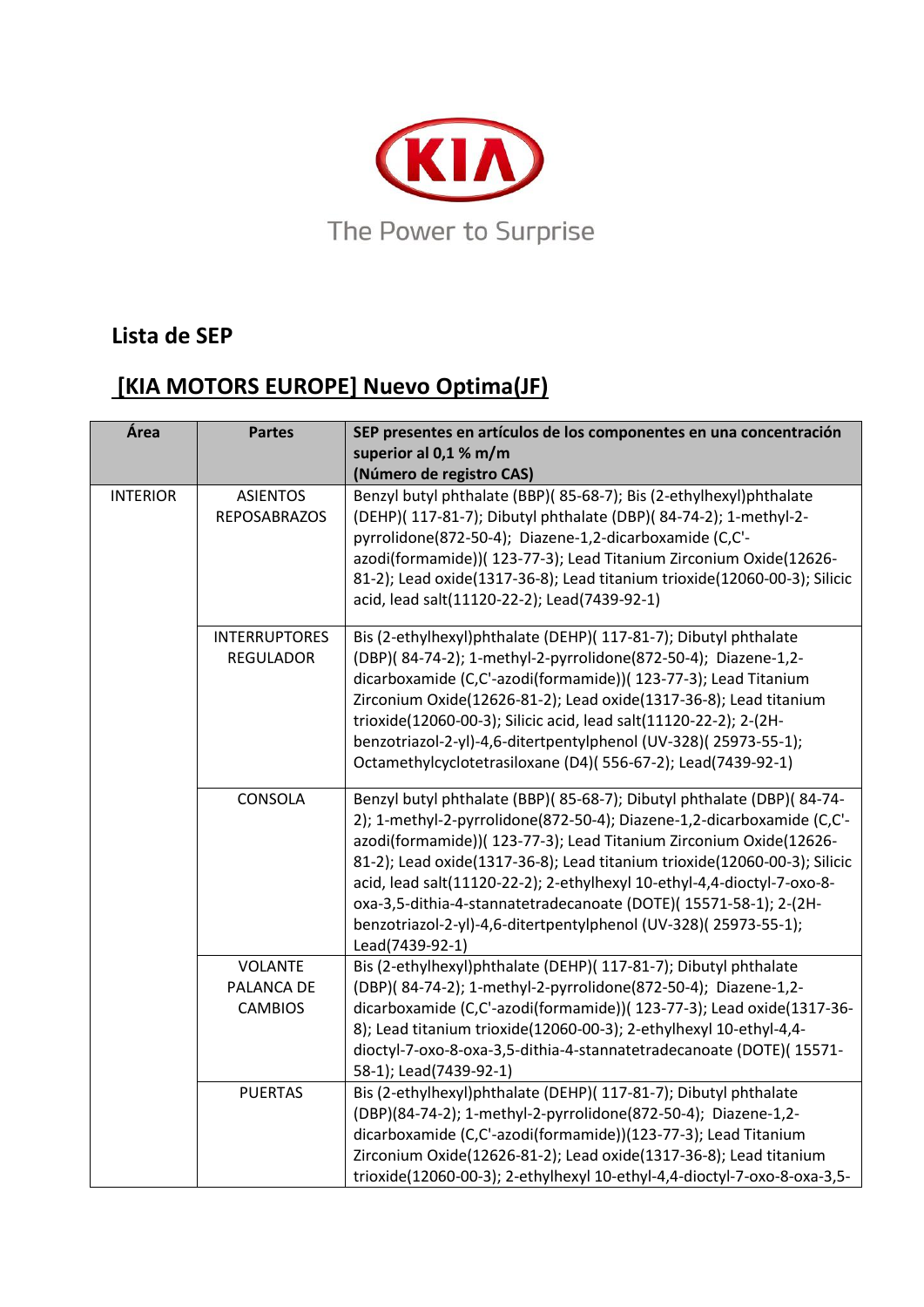|                   |                      | dithia-4-stannatetradecanoate (DOTE)(15571-58-1); 2-(2H-benzotriazol-       |
|-------------------|----------------------|-----------------------------------------------------------------------------|
|                   |                      | 2-yl)-4,6-ditertpentylphenol (UV-328)(25973-55-1);                          |
|                   |                      | Octamethylcyclotetrasiloxane (D4)(556-67-2); Lead(7439-92-1)                |
|                   | SALPICADERO          | Bis (2-ethylhexyl)phthalate (DEHP)(117-81-7); Dibutyl phthalate             |
|                   |                      | (DBP)(84-74-2); 1-methyl-2-pyrrolidone(872-50-4); Lead Titanium             |
|                   |                      | Zirconium Oxide(12626-81-2); Lead oxide(1317-36-8); Lead titanium           |
|                   |                      | trioxide(12060-00-3); Silicic acid, lead salt(11120-22-2); 2-ethylhexyl 10- |
|                   |                      | ethyl-4,4-dioctyl-7-oxo-8-oxa-3,5-dithia-4-stannatetradecanoate             |
|                   |                      | (DOTE)(15571-58-1); Lead(7439-92-1)                                         |
|                   | <b>CINTURONES</b>    | Bis (2-ethylhexyl)phthalate (DEHP)(117-81-7); Dibutyl phthalate             |
|                   | Υ                    | (DBP)(84-74-2); 1-methyl-2-pyrrolidone(872-50-4); Diazene-1,2-              |
|                   | <b>PRETENSORES</b>   | dicarboxamide (C,C'-azodi(formamide))(123-77-3); Lead oxide(1317-36-        |
|                   |                      | 8); Lead titanium trioxide(12060-00-3); Octamethylcyclotetrasiloxane        |
|                   |                      | (D4)(556-67-2); Lead(7439-92-1)                                             |
|                   | <b>OTROS</b>         | Bis (2-ethylhexyl)phthalate (DEHP)( 117-81-7); Dibutyl phthalate            |
|                   |                      | (DBP)(84-74-2); 1-methyl-2-pyrrolidone(872-50-4); Diazene-1,2-              |
|                   |                      | dicarboxamide (C,C'-azodi(formamide))( 123-77-3); Lead Titanium             |
|                   |                      | Zirconium Oxide(12626-81-2); Lead oxide(1317-36-8); Lead titanium           |
|                   |                      | trioxide(12060-00-3); Silicic acid, lead salt(11120-22-2); 2-ethylhexyl 10- |
|                   |                      | ethyl-4,4-dioctyl-7-oxo-8-oxa-3,5-dithia-4-stannatetradecanoate             |
|                   |                      | (DOTE)(15571-58-1); 2-(2H-benzotriazol-2-yl)-4,6-ditertpentylphenol         |
|                   |                      | (UV-328)(25973-55-1); 1,6,7,8,9,14,15,16,17,17,18,18-                       |
|                   |                      | Dodecachloropentacyclo[12.2.1.16,9.02,13.05,10]octadeca-7,15-               |
|                   |                      | diene(13560-89-9); Octamethylcyclotetrasiloxane (D4)(556-67-2);             |
|                   |                      | Lead(7439-92-1)                                                             |
| <b>MOTOR</b>      | CALEFACCIÓN          | Bis (2-ethylhexyl)phthalate (DEHP)( 117-81-7); Dibutyl phthalate            |
| <b>HABITÁCULO</b> | Υ                    | (DBP)(84-74-2); 1-methyl-2-pyrrolidone(872-50-4); Diazene-1,2-              |
|                   | <b>AIRE</b>          | dicarboxamide (C,C'-azodi(formamide))( 123-77-3); Lead oxide(1317-36-       |
|                   | <b>ACONDICIONADO</b> | 8); Lead titanium trioxide(12060-00-3); 2-ethylhexyl 10-ethyl-4,4-          |
|                   |                      | dioctyl-7-oxo-8-oxa-3,5-dithia-4-stannatetradecanoate (DOTE)(15571-         |
|                   |                      | 58-1); Octamethylcyclotetrasiloxane (D4)(556-67-2);                         |
|                   |                      | Decamethylcyclopentasiloxane (D5)(541-02-6);                                |
|                   |                      | Tris(nonylphenyl)phosphite(26523-78-4); 2-Methylimidazole(693-98-1)         |
|                   |                      |                                                                             |
|                   | ARNÉS DE             | Bis (2-ethylhexyl)phthalate (DEHP)(117-81-7); Diazene-1,2-                  |
|                   | CABLEADO             | dicarboxamide (C,C'-azodi(formamide))(123-77-3); Lead Titanium              |
|                   |                      | Zirconium Oxide(12626-81-2); Lead oxide(1317-36-8);                         |
|                   |                      | Octamethylcyclotetrasiloxane (D4)(556-67-2);                                |
|                   |                      | Decamethylcyclopentasiloxane (D5)(541-02-6)                                 |
|                   | <b>MOTOR</b>         | Benzyl butyl phthalate (BBP)(85-68-7); Bis (2-ethylhexyl)phthalate          |
|                   | TRANSMISIÓN          | (DEHP)(117-81-7); Dibutyl phthalate (DBP)(84-74-2); Diazene-1,2-            |
|                   |                      | dicarboxamide (C,C'-azodi(formamide))(123-77-3); Lead Titanium              |
|                   |                      | Zirconium Oxide(12626-81-2); Lead oxide(1317-36-8); Lead titanium           |
|                   |                      | trioxide(12060-00-3); Octamethylcyclotetrasiloxane (D4)(556-67-2);          |
|                   |                      | Decamethylcyclopentasiloxane (D5)(541-02-6);                                |
|                   |                      | Tris(nonylphenyl)phosphite(26523-78-4)                                      |
|                   | <b>OTROS</b>         | Bis (2-ethylhexyl)phthalate (DEHP)( 117-81-7); Dibutyl phthalate            |
|                   |                      | (DBP)(84-74-2); 1-methyl-2-pyrrolidone(872-50-4); Diazene-1,2-              |
|                   |                      | dicarboxamide (C,C'-azodi(formamide))( 123-77-3); Lead Titanium             |
|                   |                      | Zirconium Oxide(12626-81-2); Lead oxide(1317-36-8); Lead titanium           |
|                   |                      | trioxide(12060-00-3); Silicic acid, lead salt(11120-22-2);                  |